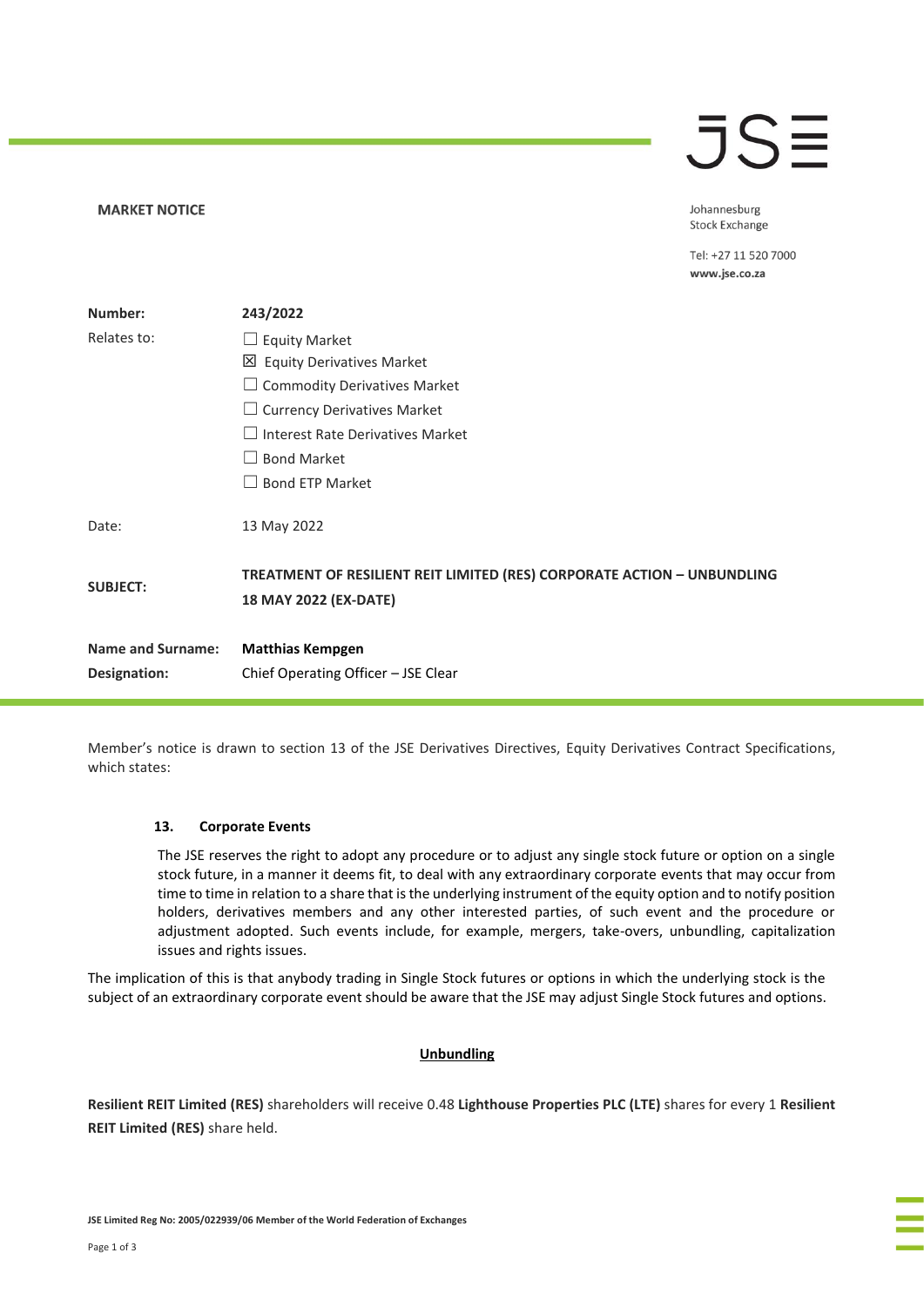With regards to this corporate action, the following adjustments will be made to all contracts with the underlying of RES on Wednesday, **18 May 2022 (Ex-date)**. The adjustments will be made to positions as at close of business on Tuesday, **17 May 2022 (LDT).**

| <b>Contract Code</b>      | <b>JSE Instrument Type</b> |
|---------------------------|----------------------------|
| 15JUN22 RES PHY           | Single Stock               |
| 15JUN22 RES PHY DN        | Dividend Neutral           |
| 15JUN22 RES CSH           | Single Stock               |
| 15JUN22 RES CSH DN        | Dividend Neutral           |
| 15SEP22 RES PHY           | Single Stock               |
| 15SEP22 RES PHY DN        | Dividend Neutral           |
| 15SEP22 RES CSH           | Single Stock               |
| 15SEP22 RES CSH DN        | Dividend Neutral           |
| 15DEC22 RES PHY           | Single Stock               |
| 15DEC22 RES PHY DN        | Dividend Neutral           |
| 15DEC22 RES CSH           | Single Stock               |
| 15DEC22 RES CSH DN        | Dividend Neutral           |
| 16MAR23 RES CSH CFD RODI  | <b>CFD</b>                 |
| 16MAR23 RES CSH CFD SABOR | <b>CFD</b>                 |
| 16MAR23 RES PHY           | Single Stock               |
| 16MAR23 RES PHY DN        | Dividend Neutral           |
| 16MAR23 RES CSH           | Single Stock               |
| 16MAR23 RES CSH DN        | Dividend Neutral           |

## **Affected Contracts:**

# **Please note:**

The new basket future contract **BSK114** will be created during the EOD batch process on LDT 17 May 2022 and will be available for trading on Ex-date 18 May 2022.

# **1. Futures positions.**

- The JSE will list the new basket future contract **BSK114** which will contain the following constituents: Resilient REIT Limited (RES) / Lighthouse Properties PLC (LTE)
- Positions in Resilient REIT Limited (RES) as held on close of business on Tuesday, 17 May 2022 (LDT) will be closed out at a value of zero and new positions will be created in the new basket future contract at a value of zero on 18 May 2022 (Ex-date).

**E.g.** If you had 10 futures contracts in Resilient REIT Limited (RES), the JSE will close out this position at a value of zero and open a new position of 10 futures contracts in the new basket created.